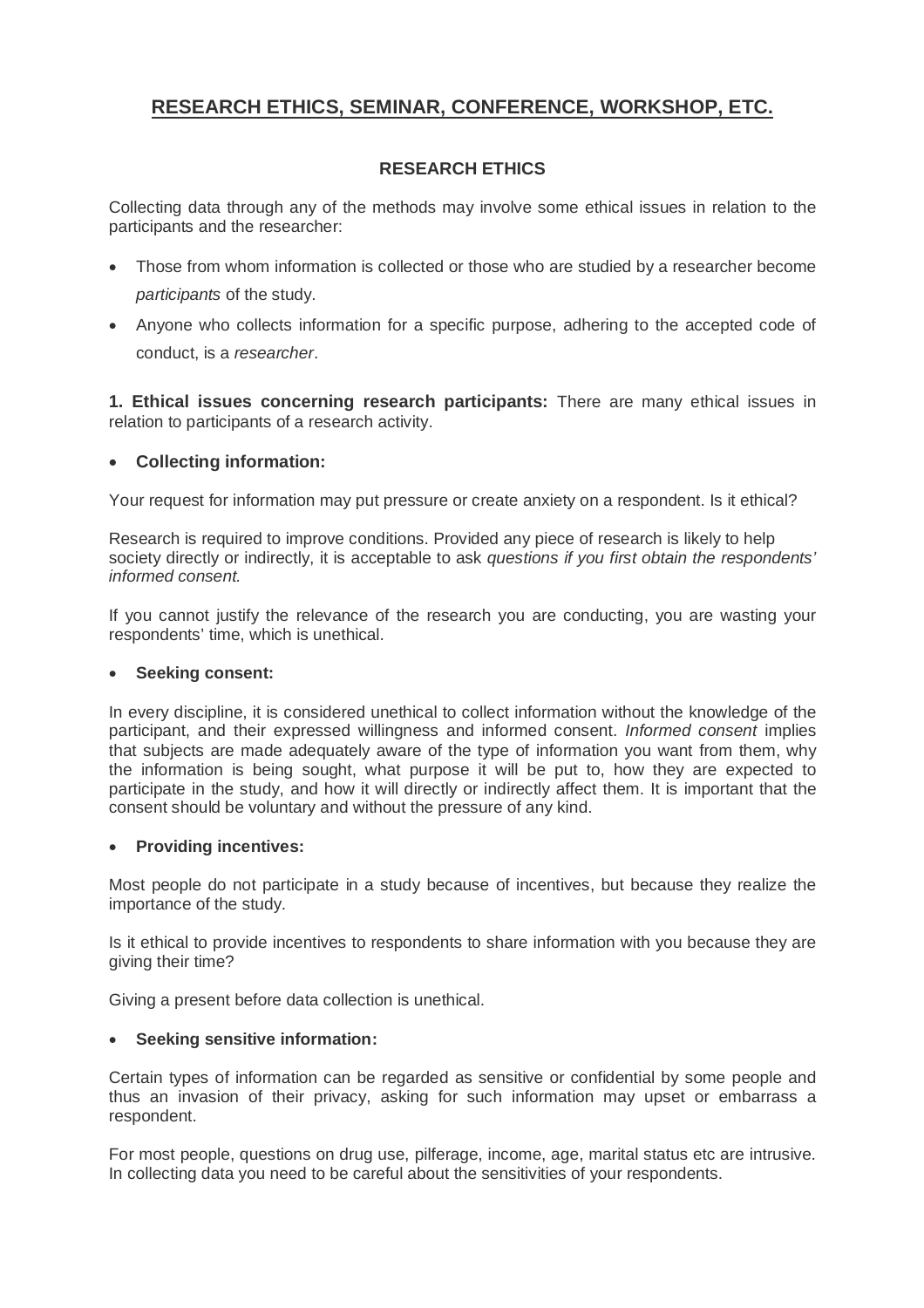It is not unethical to ask such questions provided that you tell your respondents the type of information you are going to ask clearly and frankly, and give them sufficient time to decide if they want to participate, without any major inducement.

#### **The possibility of causing harm to participant:**

When you collect data from respondents or involve subjects in an experiment, you need to examine carefully whether their involvement is likely to harm them in any way. *Harm includes l research that might include hazardous experiments, discomfort, anxiety, harassment, invasion of privacy, or demeaning or dehumanizing procedures*. If it is likely to, you must make sure that the risk is minimal i.e. the extent of harm or discomfort is not greater than ordinarily encountered in daily life. If the way information is sought creates anxiety or harassment, you need to take steps to prevent this.

#### **Maintaining confidentiality:**

Sharing information about a respondent with others for purposes other than research is unethical. Sometimes you need to identify your study population to put your findings into context. In such a situation you need to make sure that at least the information provided by respondents is kept anonymous.

It is unethical to identify an individual's responses. Therefore you need to ensure that after the information has been collected, the source cannot be known.

# **2. Ethical issues relating to the researcher:**

#### **Avoiding bias:**

Bias on the part of the researcher is unethical. Bias is a deliberate attempt to either to hide what you have found in your study or highlight something disproportionately to its true existence.

#### **Provision or deprivation of a treatment:**

Both the provision and deprivation of a treatment/ intervention may pose an ethical dilemma for you as a researcher. Is it ethical to provide a study population with an intervention/ treatment that has not yet been conclusively proven effective or beneficial? But if you do not test, how can you prove or disprove its effectiveness or benefits?

There are no simple answers to these dilemmas. Ensuring informed consent, 'minimum risk' and frank discussion as to the implications of participation in the study will help to resolve ethical issues.

#### **Using inappropriate research methodology:**

It is unethical to use a method or procedure you know to be inappropriate e.g. selecting a highly biased sample, using an invalid instrument or draw wrong conclusions.

#### **Incorrect reporting:**

To report the findings in a way that changes or slants them to serve your own or someone else's interest is unethical.

Sometimes it is possible to harm individuals in the process of achieving benefits for the organizations. An example would be a study to examine the feasibility of restructuring an organization. Restructuring may be beneficial to the organization as a whole but may be harmful to some individuals.